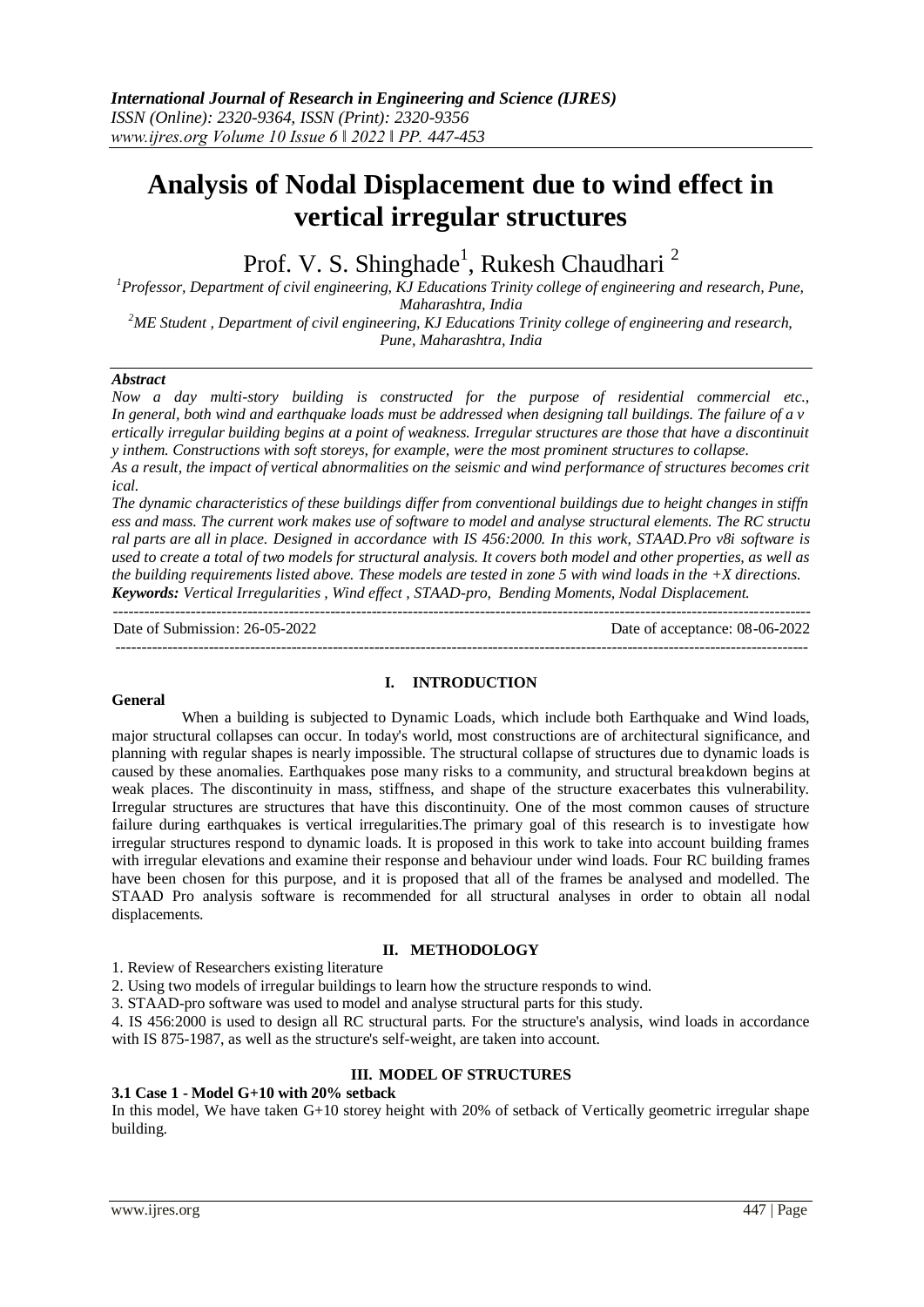

Fig.1 G+ 10 Storey model Fig.2 Displacement of structure due to wind effect



In this model , We have taken G+18 storey height with 30% of setback of Vertically geometric irregular shape building.







In this model, We have taken G+10 storey height with 40% of setback of Vertically geometric irregular shape building





Fig. 5 3D render G+18 model Fig. 6 Displacement in +X direction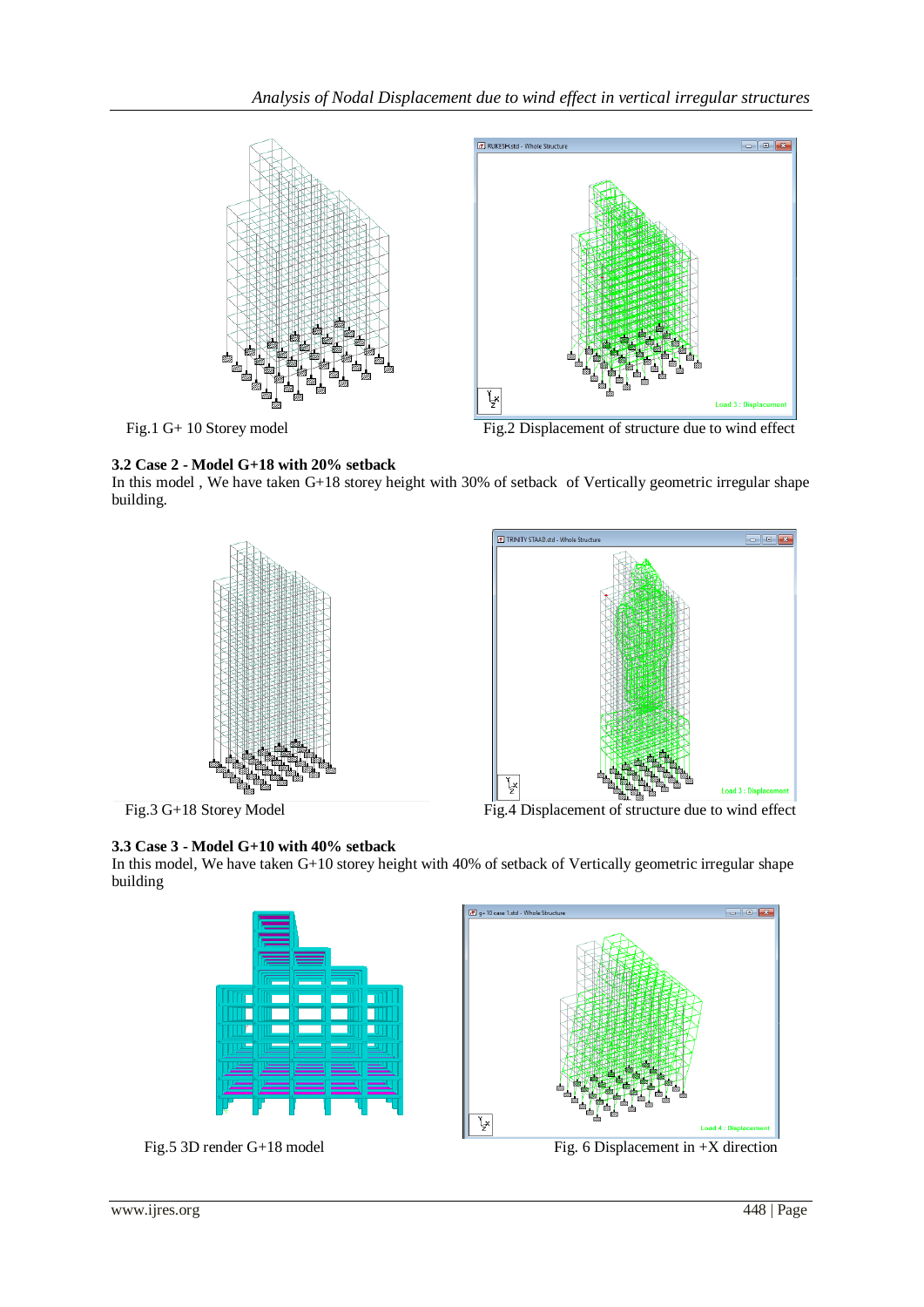## **3.4 Case 4 - Model G+18 with 40% setback**

In this model, We have taken G+18 storey height with 40% of setback of Vertically geometric irregular shape building.





## **3.5 Case 5 - Model G+10 with 60% setback**

In this model, We have taken G+10 storey height with 60% of setback of Vertically geometric irregular shape building.







**3.6 Case 6 - Model G+18 with 60% setback** In this model, We have taken G+18 storey height with 60% of setback of Vertically geometric irregular shape building.

 $\sqrt{\frac{m}{n}}$  g+18 case2.std -





Fig.11 3D render G+18 model Fig.12 Displacement in +X direction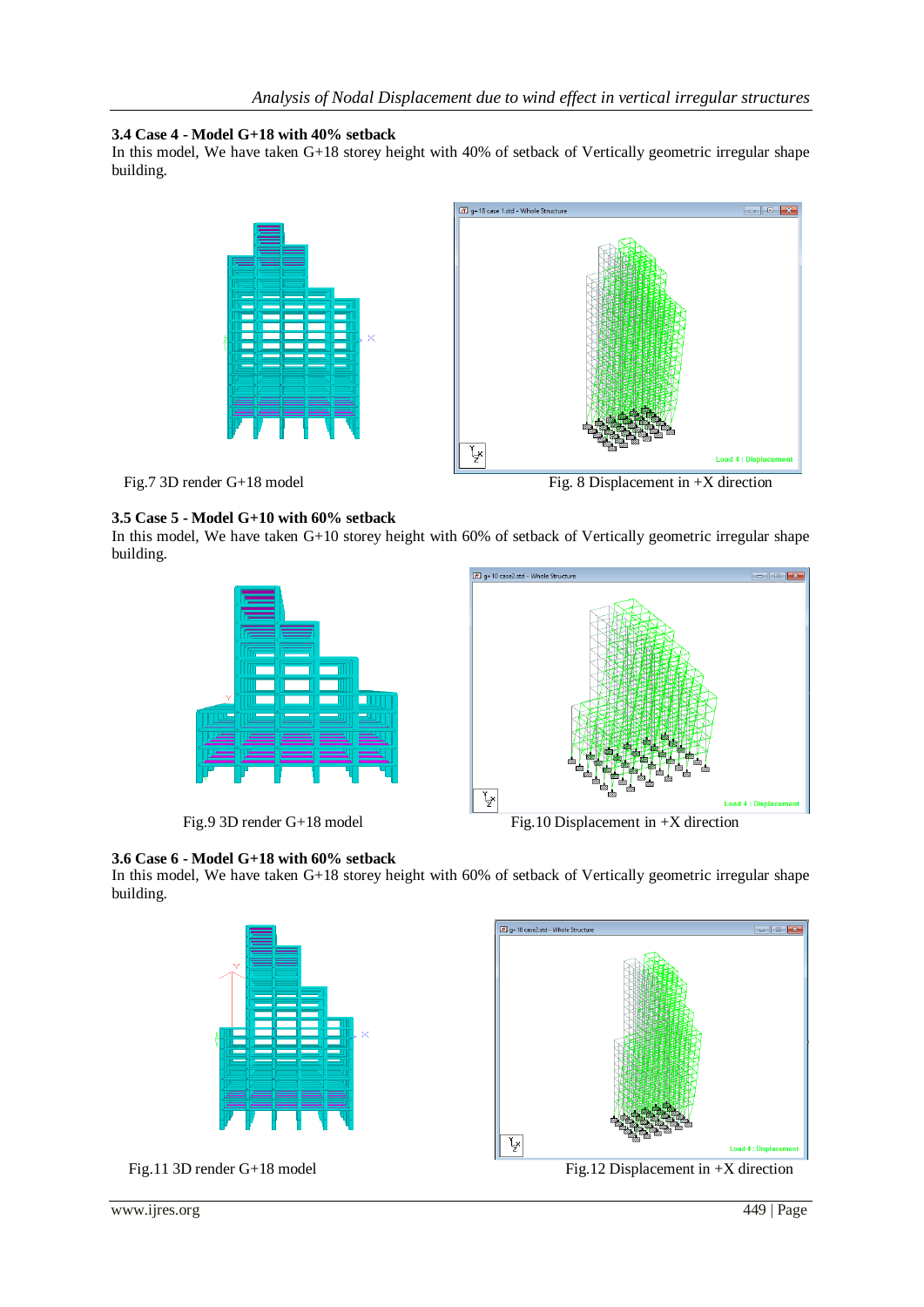# **IV. RESULTS AND DISCUSSION**

## **4.1 Analysis Results of Displacement Due to wind effect**

In this section, we have discussed the maximum nodal displacement that occurred in overall structure for different models due to dynamic loading in +X ,+Y,+Z direction such as wind loading.

#### **4.1.1 Model G+10 Nodal Displacement at 7,31,50,394**

In this section, the results are given for models that changes its nodal displacement with different nodes at 7,31,50,394. The comparative graph for nodal displacement for model due to wind loading in +X direction are shown below in Fig.



Fig.13 Wind Effect at different nodes

## **4.1.2 In G+18 Nodal displacement at 622, 478, 7,31,50,394**

In this section, the results are given for models that changes its nodal displacement with different nodes at  $622,478,7,31,50,394$ . The comparative graph for nodal displacement for model due to wind loading in  $+X$ direction are shown below in Fig.



Fig.14 Wind effect at different nodes

# **4.1.3 Case 3 - Model G+10 with 40% setback Nodal displacement at 7,31,50,394**

In this section, the results are given for models that changes its nodal displacement with different nodes at 7,31,50,394. The comparative graph for nodal displacement for model due to wind loading in +X direction are shown below in Fig.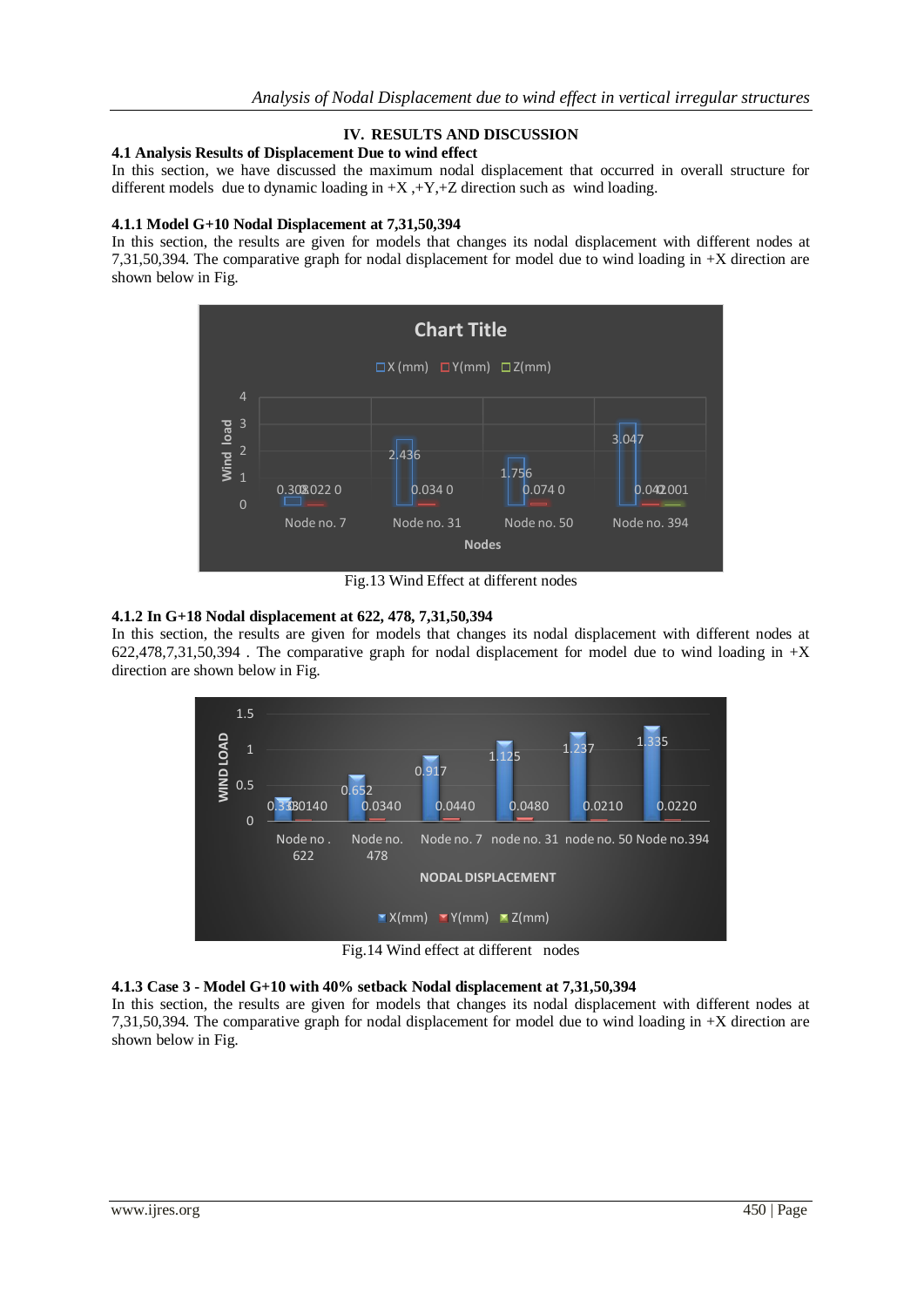*Analysis of Nodal Displacement due to wind effect in vertical irregular structures*



Fig.15 Wind effect at different nodes

# **4.1.4 Case 4 - G+18 with 40% setback Nodal displacement at 622, 478, 7,31,50,394**

In this section, the results are given for models that changes its nodal displacement with different nodes at 622,478,7,31,50,394. The comparative graph for nodal displacement for model due to wind loading in  $+X$ direction are shown below in Fig.



Fig.16 Wind effect at different nodes

# **4.1.5 Case 5 - Model G+10 with 60% setback Nodal displacement at 7,31,50,394**

In this section, the results are given for models that changes its nodal displacement with different nodes at 7,31,50,394. The comparative graph for nodal displacement for model due to wind loading in +X direction are shown below in Fig



Fig.17 Wind effect at different nodes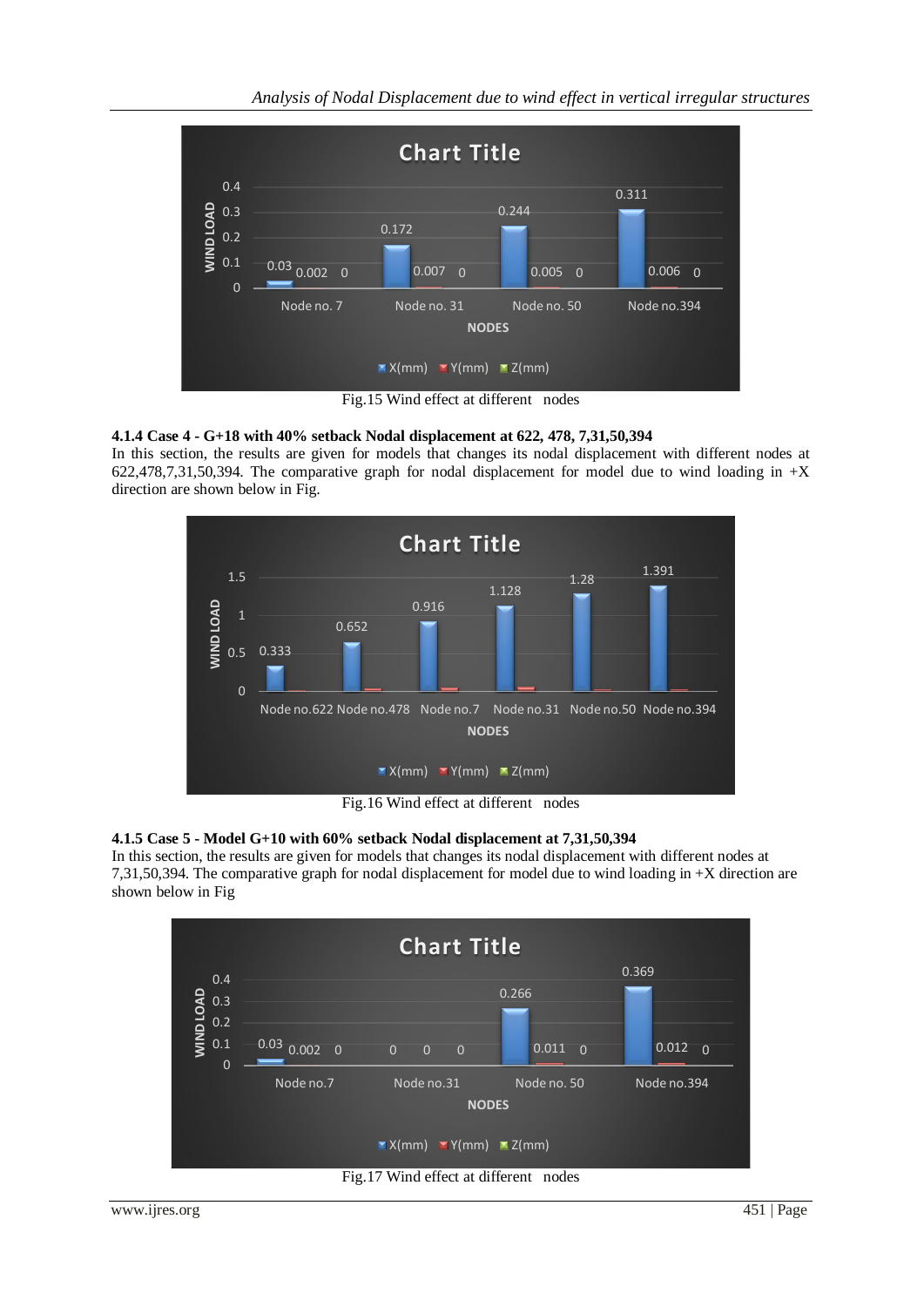## **4.1.6 Case 6 - G+18 with 60% setback Nodal displacement at 622, 478, 7,31,50,394**

In this section, the results are given for models that changes its nodal displacement with different nodes at 622,478,7,31,50,394. The comparative graph for nodal displacement for model due to wind loading in  $+X$ direction are shown below in Fig.



Fig.18 Wind effect at different nodes



Fig.11 Wind load in +X direction Fig.12 Wind load in +X direction



# **V. CONCLUSION**

1. There is much significant difference in nodal displacement between G+10 and G+18 at different height position models.

2. As above results are concern. From case 1 & case 2 at node 7 in both model in +X direction is 0.308 and 0.332 respectively this shows as height increase the nodal displacement has more difference.

3. Hence, the more unequal height in a structure is, the more lateral displacement and storey drift it will experience.

4. The lateral displacement of the building decreases significantly as the height of the building rises at different floor levels from the base to the top.

But this research is not much sufficient to say that how irregular structure behave due to wind effect and there is a need of more point to be covered.

#### **REFERENCES**

- [1]. **IS CODE 1893-part 1 2016 and IS 875-1987.**
- [2]. Ashish poudal ,"A Case Study on Irregularities Present in Tall Building and Review of Provisions on Indian Standard" ,2021
- [3]. Zabihullah, Priyanka Singh and Mohammad Zamir Aryan,"Effect of (Vertical & Horizontal) Geometric Irregularities on the Seismic Response of RC Structures" , 2020
- [4]. Srishti Bhomaj , Parikshit Ghodake , J.P.Patankar ,"Analysis and Design of Regular and Irregular Buildings" , Sep 2019
- [5]. Ashwin R. Dhabre & Dr. N.R. Dhamge ,"Study of literature on seismic response of RC irregular structure", April 2019
- [6]. Rohith R Shenoy1, Dr. Sridhar R2, Karthik B.S ,"Effect of Mass and Stiffness of Vertically Irregular RC Structure", May 2018
- [7]. Ashvin g. Soni, Prof. D. G. Agrawal, Dr. A. M. Pande ,"Effect of Irregularities in Buildings and their Consequences", 2015
- [8]. Ramesh Konakalla, Ramesh Dutt Chilakapati, Dr.Harinadha Babu Raparla, ,"Effect of Vertical Irregularity in Multi-Storied Buildings Under Dynamic Loads Using Linear Static Analysis" Dept. of Civil Engineering, Sir CRR College of Engineering, Andhra University, AP, India , IJEAR Vol. 4, Issue Spl-2, Jan - June 2014.